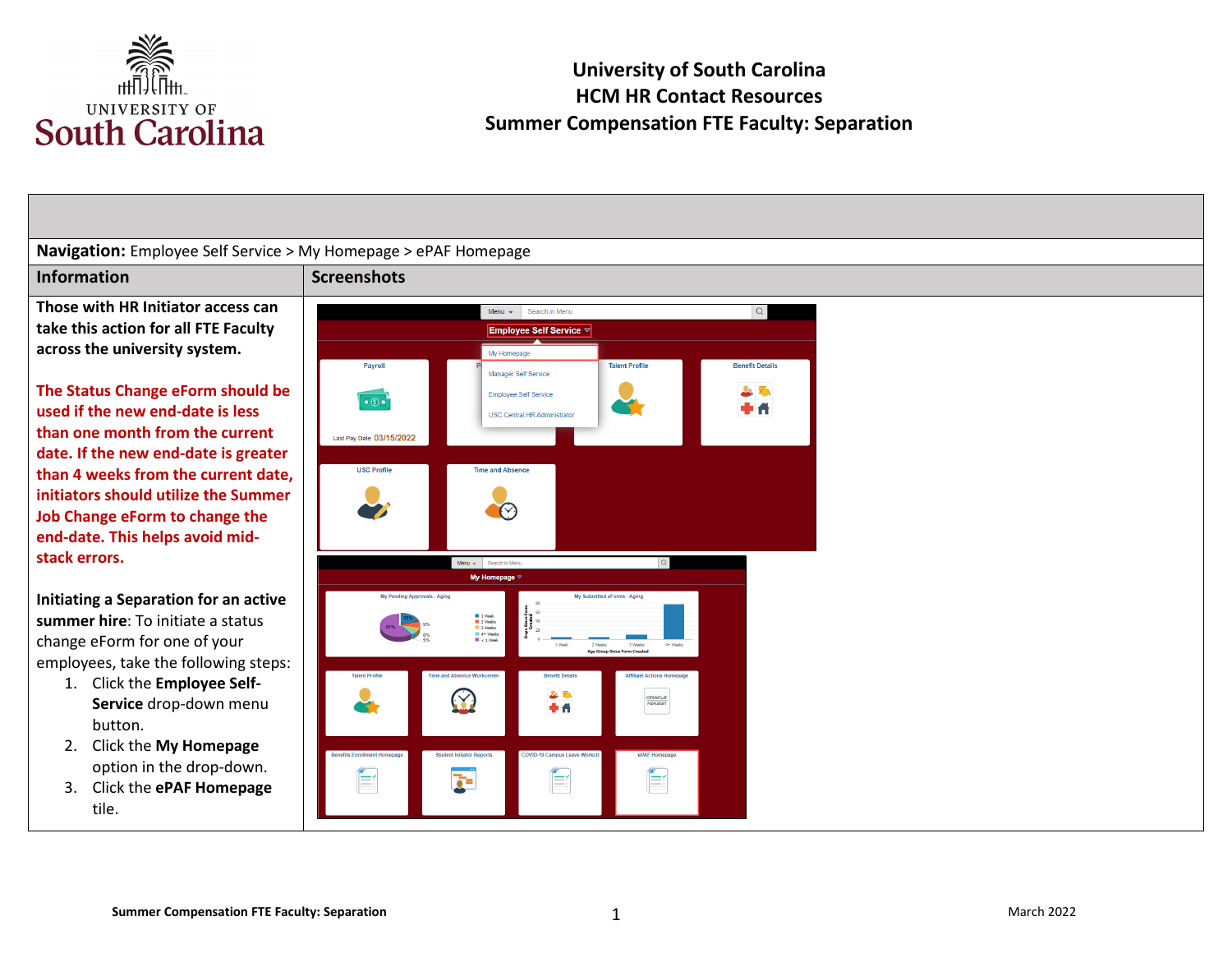

### **University of South Carolina HCM HR Contact Resources Summer Compensation FTE Faculty: Separation**

| On the ePAF homepage enter your<br>employee's name or USC ID in the<br>Search for Person field, then click<br>the Search button.<br>The results that appear are referred<br>to as Search Cards. Determine the<br>appropriate Search Card by<br>reviewing the EMPL ID (aka USC ID),<br>EMPL record, Department, EMPL<br>Class, and other data presented.<br>Currently active summer hires will<br>appear with the Job Code of VSUM<br>Summer. | < My Homepage<br><b>Start a Personnel Action Form</b><br>Search for<br>H04097708<br>Person<br>Just<br>$\checkmark$<br>Search In<br>Clear<br>Search<br>Add a New Person<br><b>Act on Personnel Action Form</b><br><b>Getting Started</b><br>Fvaluate an EPAF eForm<br><b>6</b> Update an ePAF eForm<br><b>1</b> View an ePAF eForm<br>Manage Adjunct TFAC Benefits | <b>EPAF</b><br>Welcome to the University of South Carolina's Electronic Personnel Action Form (EPAF) Center. This is where you will manage HR/Payroll actions for employees.<br>To start a new form, enter a name or employee ID in the Search for Person omnibox, and hit the Search button. Use Just Search In to narrow down your search.<br>When you find the right person, click the down arrow, and choose the action you want to take. You'll be guided into the correct form.<br>Evaluate an ePAF eForm lists any ePAF forms waiting for your approval.<br>Update an ePAF eForm lets you make changes to a form and resubmit.<br>View an ePAF eForm shows you existing forms.<br>Manage Adjunct Faculty Benefits lists active employees enrolled in State insurance benefits.<br>Need help? Click here |                                                                                                                                      |
|----------------------------------------------------------------------------------------------------------------------------------------------------------------------------------------------------------------------------------------------------------------------------------------------------------------------------------------------------------------------------------------------------------------------------------------------|-------------------------------------------------------------------------------------------------------------------------------------------------------------------------------------------------------------------------------------------------------------------------------------------------------------------------------------------------------------------|----------------------------------------------------------------------------------------------------------------------------------------------------------------------------------------------------------------------------------------------------------------------------------------------------------------------------------------------------------------------------------------------------------------------------------------------------------------------------------------------------------------------------------------------------------------------------------------------------------------------------------------------------------------------------------------------------------------------------------------------------------------------------------------------------------------|--------------------------------------------------------------------------------------------------------------------------------------|
| On the appropriate active Summer                                                                                                                                                                                                                                                                                                                                                                                                             |                                                                                                                                                                                                                                                                                                                                                                   |                                                                                                                                                                                                                                                                                                                                                                                                                                                                                                                                                                                                                                                                                                                                                                                                                |                                                                                                                                      |
| EMPL Record, click the Related<br><b>Actions Menu button.</b>                                                                                                                                                                                                                                                                                                                                                                                | <b>Itart a Personnel Action Form</b><br><b>Search for</b><br>Person<br>H04097708<br>Just<br>$\checkmark$<br>Search In                                                                                                                                                                                                                                             | Empl ID H04097708<br><b>Current Employee</b><br>Empl Record 0<br>Department 925200 ENGLISH<br>Job Code UG70 Instructor<br>$\odot$                                                                                                                                                                                                                                                                                                                                                                                                                                                                                                                                                                                                                                                                              | <b>Business Unit SCBFT USC Beaufort</b><br>Job Indicator Primary Job<br>Empl Class FTE Full Time Equivalent<br>Faculty/Staff Faculty |
|                                                                                                                                                                                                                                                                                                                                                                                                                                              | Clear<br>Search<br>Add a New Person<br><b>Act on Personnel Action Form</b><br><b>Getting Started</b>                                                                                                                                                                                                                                                              | Empl ID H04097708<br><b>Current Employee</b><br>Empl Record 1<br>Department 925200 ENGLISH<br>Job Code VSUM Summer<br>n                                                                                                                                                                                                                                                                                                                                                                                                                                                                                                                                                                                                                                                                                        | Business Unit SCBFT USC Beaufort<br>Job Indicator Secondary Job<br>Empl Class TFC Temporary Faculty                                  |
|                                                                                                                                                                                                                                                                                                                                                                                                                                              |                                                                                                                                                                                                                                                                                                                                                                   |                                                                                                                                                                                                                                                                                                                                                                                                                                                                                                                                                                                                                                                                                                                                                                                                                |                                                                                                                                      |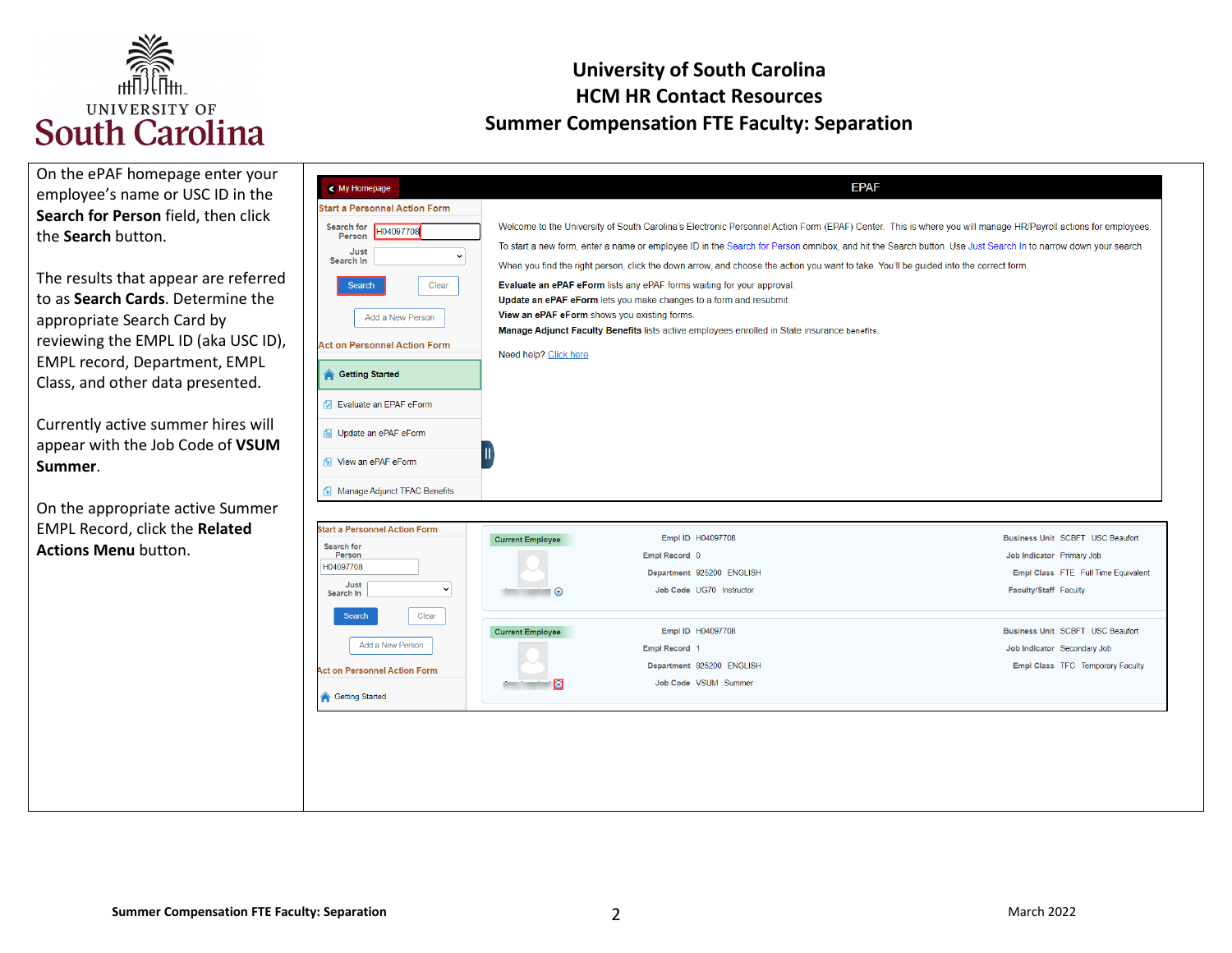

| The Related Actions Menu shows all |
|------------------------------------|
| the actions/eForms which the user  |
| has authority to initiate on this  |
| specific employee's EMPL record.   |

 The **Status Change eForm** is used to make changes to currently active FTE faculty summer appointments. Note Related Actions Menu by name, but rather by Action type of this eForm does not appear in the Separation/Retirement.

 From the Related Actions Menu, click the **Separation/Retirement**  option.

| <b>Start a Personnel Action Form</b><br>Search for | <b>Current Employee</b> | $\times$<br>Actions           | Empl ID H04097708       | Business Unit SCBFT USC Beaufort    |
|----------------------------------------------------|-------------------------|-------------------------------|-------------------------|-------------------------------------|
| Person                                             |                         | <b>View Personal Data</b>     | I Record 0              | Job Indicator Primary Job           |
| H04097708                                          | ∼                       |                               | vartment 925200 ENGLISH | Empl Class FTE Full Time Equivalent |
| Just<br>$\checkmark$<br>Search In                  | $\odot$                 | View Job Data                 | ob Code UG70 Instructor | Faculty/Staff Faculty               |
| Clear<br>Search                                    |                         | Separation/Retirement         |                         |                                     |
|                                                    | <b>Current Employee</b> | Leave w/out Pay               | Empl ID H04097708       | Business Unit SCBFT USC Beaufort    |
| Add a New Person                                   |                         |                               | I Record 1              | Job Indicator Secondary Job         |
| <b>Act on Personnel Action Form</b>                | <b>All Contracts</b>    | <b>Account Funding Change</b> | vartment 925200 ENGLISH | Empl Class TFC Temporary Faculty    |
|                                                    |                         | Summer Job Change             | ob Code VSUM Summer     |                                     |
| <b>Getting Started</b>                             |                         |                               |                         |                                     |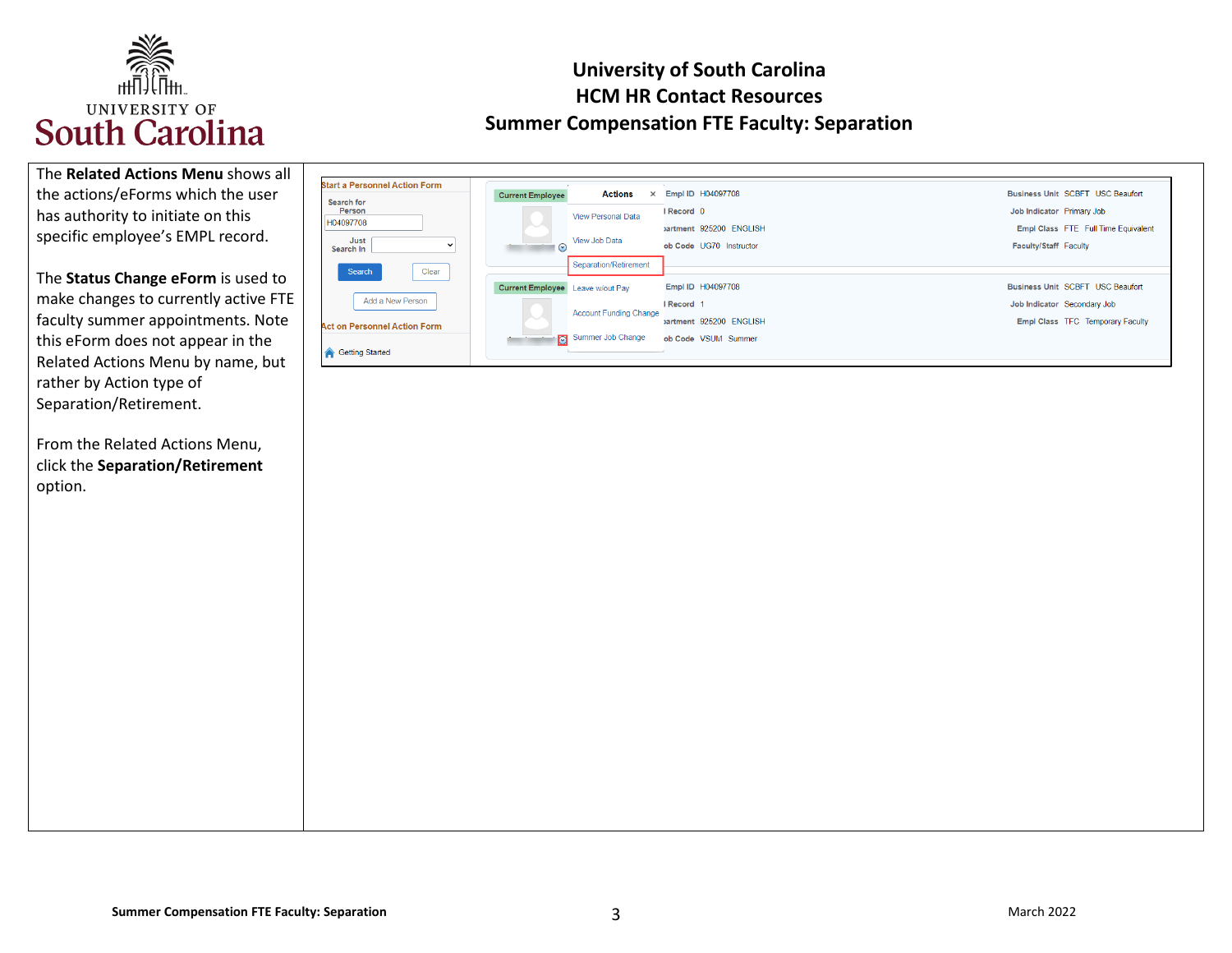

| <b>Completing the Status Change eForm:</b> |                                                          |                                                                                                |
|--------------------------------------------|----------------------------------------------------------|------------------------------------------------------------------------------------------------|
| 1. The Action of Separation has            | + Status Change : Details                                | Form ID 396189                                                                                 |
| prepopulated based on your                 |                                                          | Current Values    4<br>$\left\vert \mathbf{H}\right\vert$<br><b>Highlights Enabled:</b><br>Yes |
| selection in the Related                   |                                                          |                                                                                                |
| Actions Menu.                              | <b>Action/Reason</b>                                     |                                                                                                |
|                                            |                                                          | 1 row                                                                                          |
|                                            | *Action ©                                                | *Reason Code C                                                                                 |
| 2. Click the Reason Code drop-             | Separation<br>$\vee$                                     | П                                                                                              |
| down menu button to select                 |                                                          | Deceased<br>Did Not Return from LWOP                                                           |
| the appropriate reason code.               | <b>Separation Information</b>                            | Diff Job/Diff State Agency<br>Duplicate Hire                                                   |
| a. If the faculty member                   | $\overline{\text{m}}$<br>"Last Date Employed             | <b>Employed Outside of State Govt</b><br><b>End Temporary Employment</b>                       |
| is simply ending their                     |                                                          | <b>Fail to Meet or Maintain Lic/C</b><br>Job Abandonment                                       |
| summer                                     | <b>File Attachments</b>                                  | Job Elimated-No RIF Rights<br><b>Military Service</b><br>1 row                                 |
| <b>ECOM/Research early</b>                 | Description $\diamond$<br><b>Status</b><br><b>Action</b> | Misconduct<br>File Name ©<br><b>Delete</b><br>Never Reported to Work<br>Personal               |
| or if their summer                         | Upload<br>$\checkmark$                                   | <b>Positive Drug Test</b><br><b>Delete</b><br>Reduction in Force (RIF)                         |
| instruction course                         | Add                                                      | Refused Drug/Alcohol Test<br>Relocating                                                        |
| was cancelled, the                         |                                                          | Resign While Und Investigation<br>Resign lieu-Correct. Act/Term                                |
| reason code will                           | Comments                                                 |                                                                                                |
| always be End                              | Submit<br>Search<br>Save                                 |                                                                                                |
| <b>Temporary</b>                           |                                                          |                                                                                                |
| Employment.                                |                                                          |                                                                                                |
|                                            | <b>Action/Reason</b>                                     |                                                                                                |
| 3. Enter the employee's Last               |                                                          | 1 row                                                                                          |
| Date Employed.                             | *Action $\diamond$                                       | *Reason Code $\diamond$                                                                        |
| a. If the employee never                   | Separation<br>$\vee$                                     | End Temporary Employ v                                                                         |
| worked, the Last Date                      |                                                          |                                                                                                |
|                                            | <b>Separation Information</b>                            |                                                                                                |
| Employed should be                         | 画<br>*Last Date Employed 06/03/2022                      |                                                                                                |
| the day prior to the                       |                                                          |                                                                                                |
| hire date so that the                      |                                                          |                                                                                                |
| termination date is                        |                                                          |                                                                                                |
| the same as the hire                       |                                                          |                                                                                                |
| date.                                      |                                                          |                                                                                                |
|                                            |                                                          |                                                                                                |
|                                            |                                                          |                                                                                                |
|                                            |                                                          |                                                                                                |